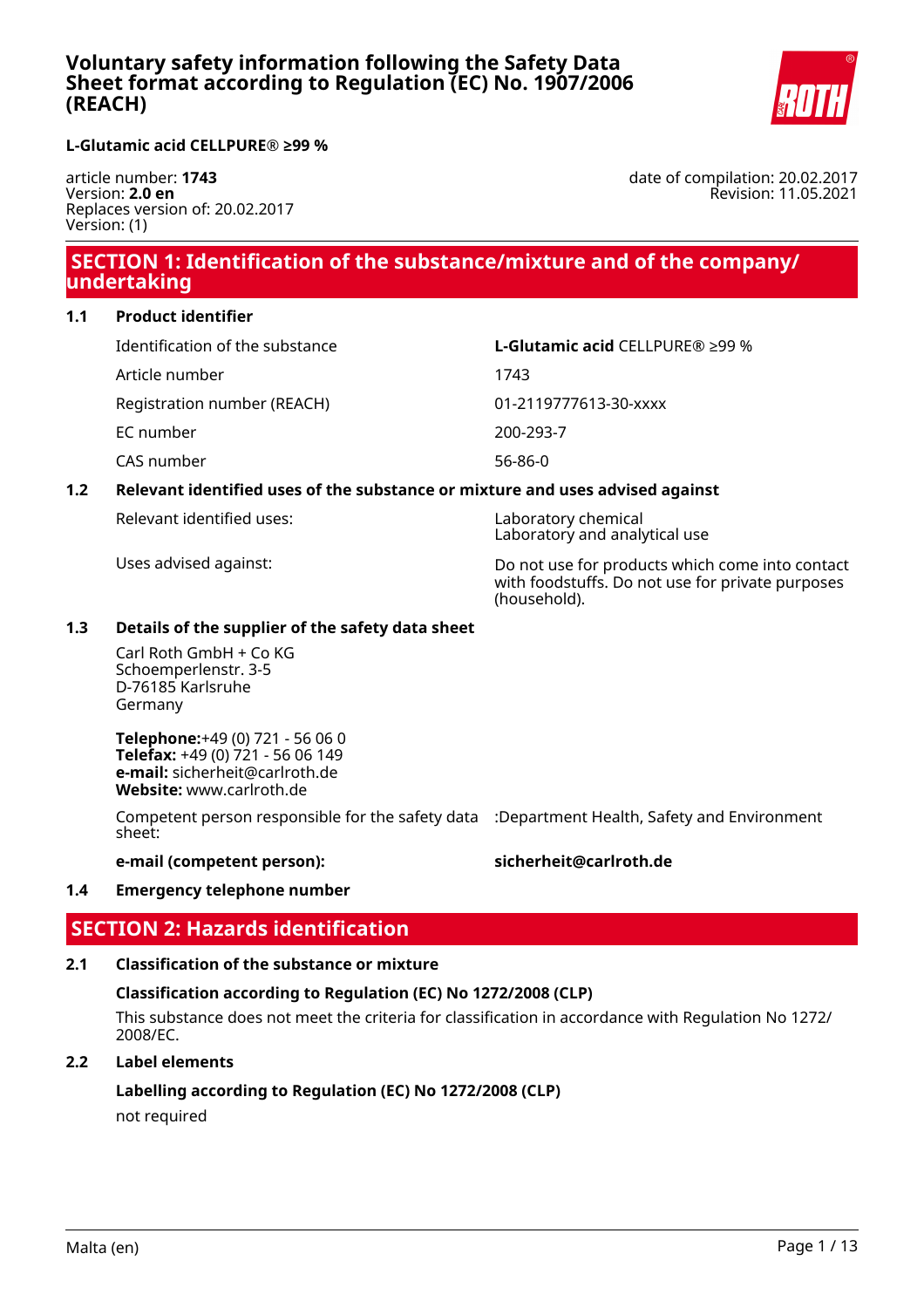

### **L-Glutamic acid CELLPURE® ≥99 %**

article number: **1743**

### **2.3 Other hazards**

### **Results of PBT and vPvB assessment**

According to the results of its assessment, this substance is not a PBT or a vPvB.

## **SECTION 3: Composition/information on ingredients**

### **3.1 Substances**

| Name of substance | L-Glutamic acid         |
|-------------------|-------------------------|
| Molecular formula | $C_5H_9NO_4$            |
| Molar mass        | 147,1 $9/_{\text{mol}}$ |
| REACH Reg. No     | 01-2119777613-30-xxxx   |
| CAS No            | 56-86-0                 |
| EC No             | 200-293-7               |

## **SECTION 4: First aid measures**

**4.1 Description of first aid measures**



### **General notes**

Take off contaminated clothing.

### **Following inhalation**

Provide fresh air. In all cases of doubt, or when symptoms persist, seek medical advice.

#### **Following skin contact**

Rinse skin with water/shower. In all cases of doubt, or when symptoms persist, seek medical advice.

#### **Following eye contact**

Rinse cautiously with water for several minutes. In all cases of doubt, or when symptoms persist, seek medical advice.

### **Following ingestion**

Rinse mouth. Call a doctor if you feel unwell.

### **4.2 Most important symptoms and effects, both acute and delayed** Irritant effects

## **4.3 Indication of any immediate medical attention and special treatment needed**

none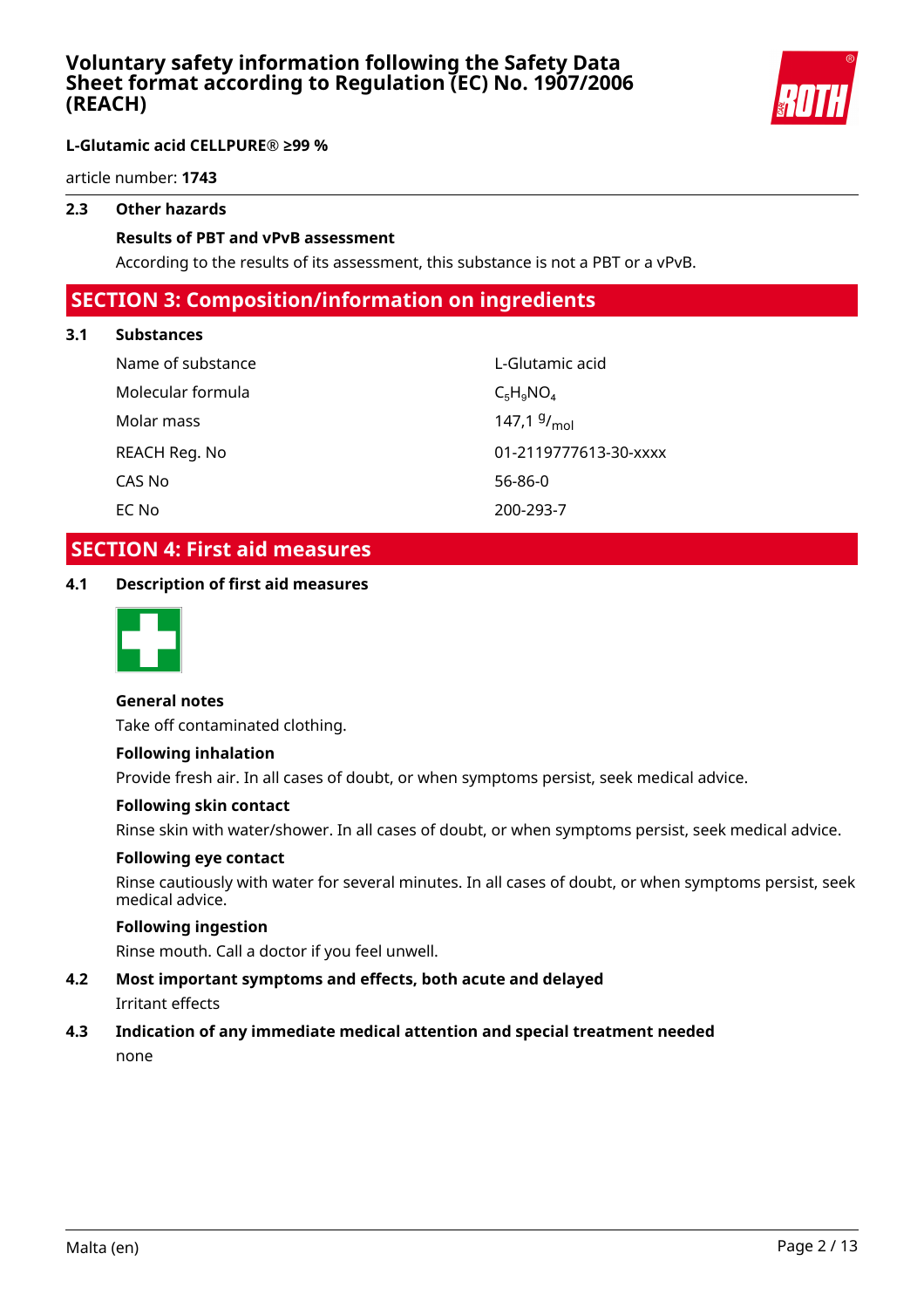

**L-Glutamic acid CELLPURE® ≥99 %**

article number: **1743**

## **SECTION 5: Firefighting measures**

### **5.1 Extinguishing media**



### **Suitable extinguishing media**

co-ordinate firefighting measures to the fire surroundings water, foam, alcohol resistant foam, dry extinguishing powder, ABC-powder

### **Unsuitable extinguishing media**

water jet

### **5.2 Special hazards arising from the substance or mixture**

Combustible.

### **Hazardous combustion products**

In case of fire may be liberated: Nitrogen oxides (NOx), Carbon monoxide (CO), Carbon dioxide (CO₂)

#### **5.3 Advice for firefighters**

In case of fire and/or explosion do not breathe fumes. Fight fire with normal precautions from a reasonable distance. Wear self-contained breathing apparatus.

## **SECTION 6: Accidental release measures**

**6.1 Personal precautions, protective equipment and emergency procedures**



## **For non-emergency personnel**

Control of dust.

**6.2 Environmental precautions**

Keep away from drains, surface and ground water.

### **6.3 Methods and material for containment and cleaning up**

### **Advice on how to contain a spill**

Covering of drains. Take up mechanically.

### **Advice on how to clean up a spill**

Take up mechanically.

### **Other information relating to spills and releases**

Place in appropriate containers for disposal. Ventilate affected area.

### **6.4 Reference to other sections**

Hazardous combustion products: see section 5. Personal protective equipment: see section 8. Incompatible materials: see section 10. Disposal considerations: see section 13.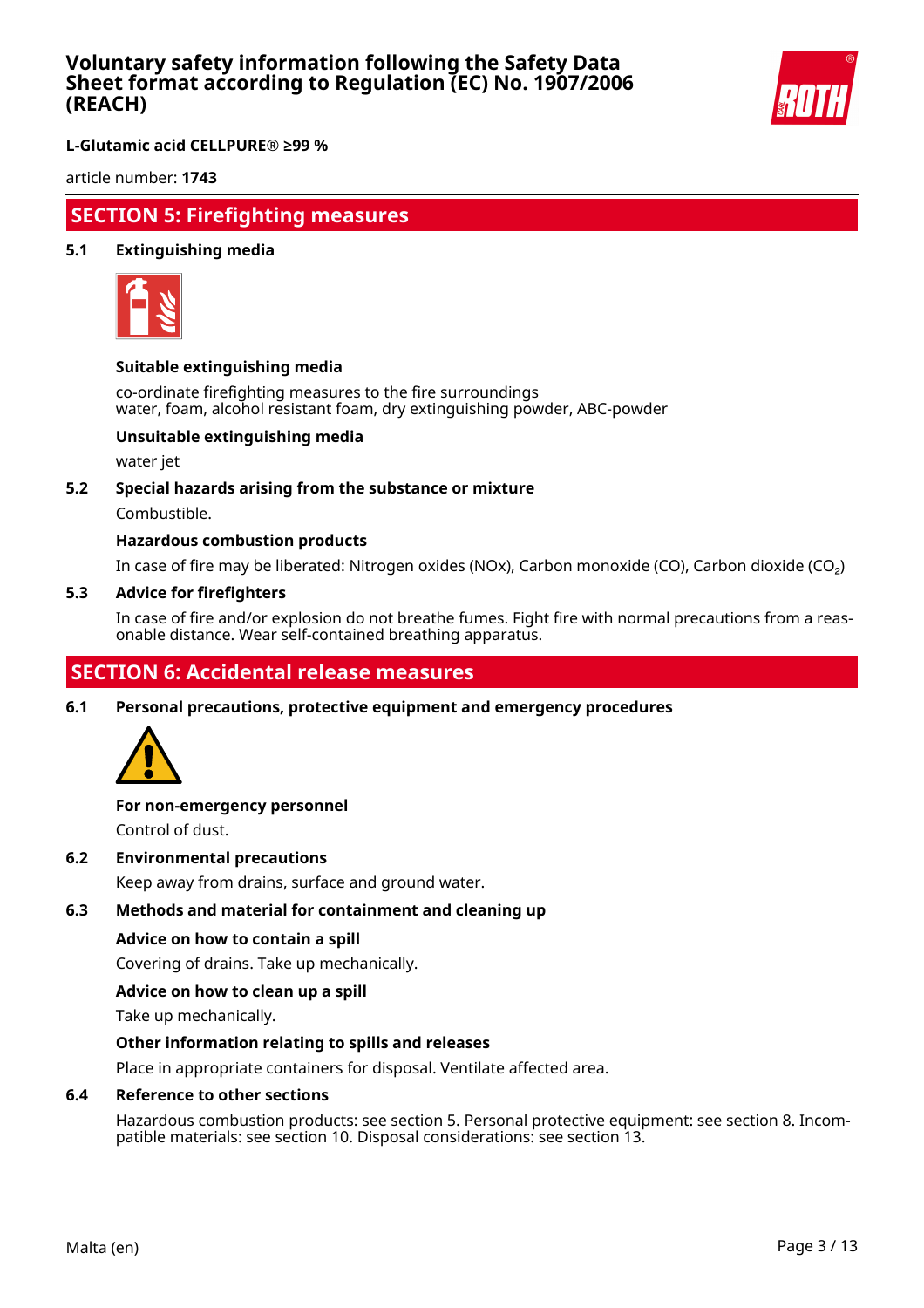

### **L-Glutamic acid CELLPURE® ≥99 %**

article number: **1743**

## **SECTION 7: Handling and storage**

**7.1 Precautions for safe handling** No special measures are necessary.

### **Advice on general occupational hygiene**

Keep away from food, drink and animal feedingstuffs.

**7.2 Conditions for safe storage, including any incompatibilities**

Store in a dry place.

**Incompatible substances or mixtures**

Observe hints for combined storage.

**Consideration of other advice:**

#### **Ventilation requirements**

Use local and general ventilation.

**Specific designs for storage rooms or vessels**

Recommended storage temperature: 15 – 25 °C

### **7.3 Specific end use(s)**

No information available.

## **SECTION 8: Exposure controls/personal protection**

### **8.1 Control parameters**

### **National limit values**

### **Occupational exposure limit values (Workplace Exposure Limits)**

Data are not available.

### **Human health values**

| Relevant DNELs and other threshold levels |                                  |                                       |                   |                            |
|-------------------------------------------|----------------------------------|---------------------------------------|-------------------|----------------------------|
| <b>Endpoint</b>                           | <b>Threshold</b><br><b>level</b> | Protection goal,<br>route of exposure | Used in           | <b>Exposure time</b>       |
| <b>DNEL</b>                               | $10 \text{ mg/m}^3$              | human, inhalatory                     | worker (industry) | chronic - systemic effects |
| <b>DNEL</b>                               | 179 mg/kg bw/<br>dav             | human, dermal                         | worker (industry) | chronic - systemic effects |

### **8.2 Exposure controls**

### **Individual protection measures (personal protective equipment)**

**Eye/face protection**



Use safety goggle with side protection.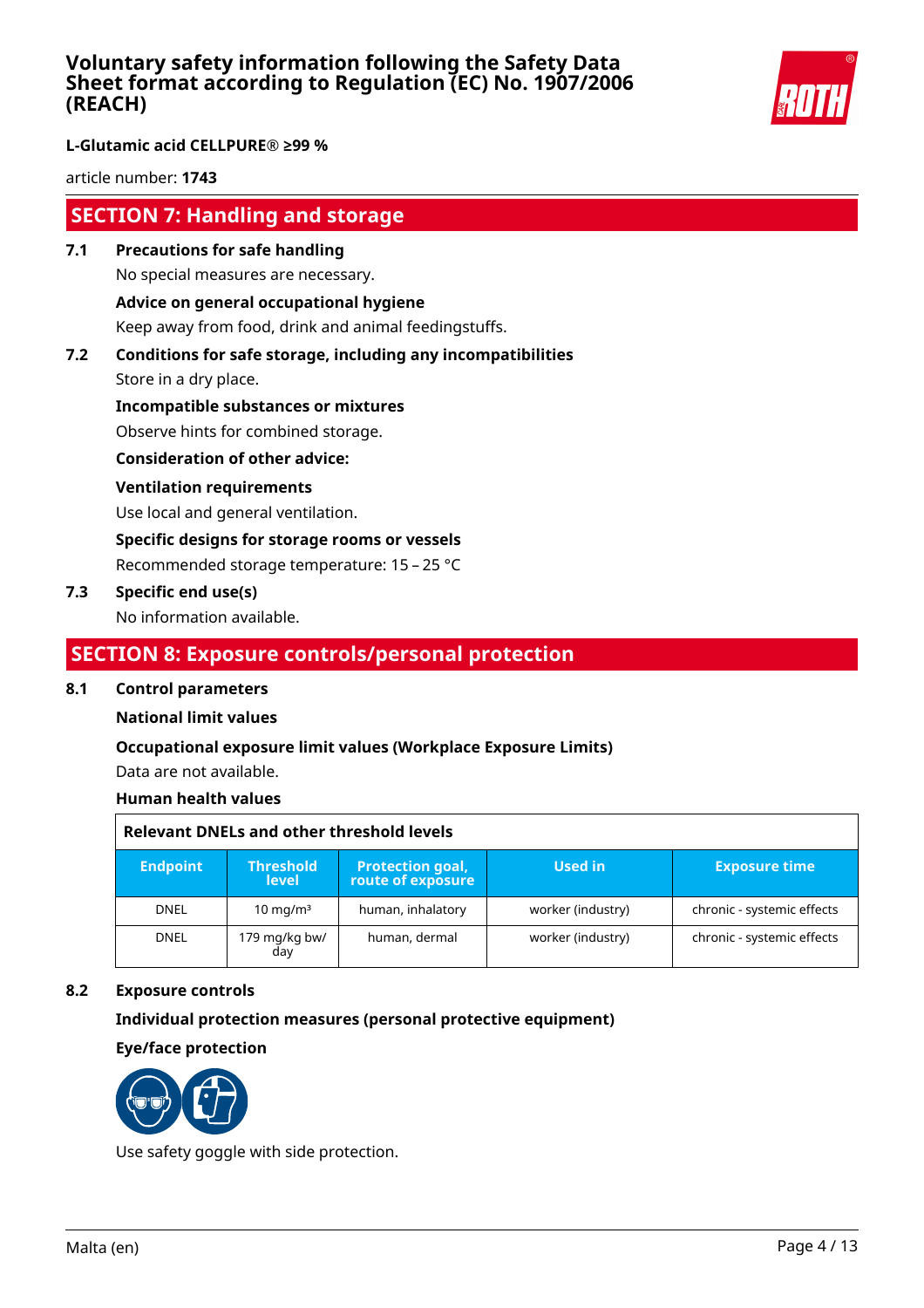

### **L-Glutamic acid CELLPURE® ≥99 %**

article number: **1743**

#### **Skin protection**



### **• hand protection**

Wear suitable gloves. Chemical protection gloves are suitable, which are tested according to EN 374.

#### **• type of material**

NBR (Nitrile rubber)

### **• material thickness**

>0,11 mm

### **• breakthrough times of the glove material**

>480 minutes (permeation: level 6)

#### **• other protection measures**

Take recovery periods for skin regeneration. Preventive skin protection (barrier creams/ointments) is recommended.

#### **Respiratory protection**



Respiratory protection necessary at: Dust formation. Particulate filter device (EN 143). P1 (filters at least 80 % of airborne particles, colour code: White).

#### **Environmental exposure controls**

Keep away from drains, surface and ground water.

## **SECTION 9: Physical and chemical properties**

### **9.1 Information on basic physical and chemical properties**

| Physical state                                              | solid                                                        |
|-------------------------------------------------------------|--------------------------------------------------------------|
| Form                                                        | powder, crystalline                                          |
| Colour                                                      | white                                                        |
| Odour                                                       | characteristic                                               |
| Melting point/freezing point                                | 213 °C at 1.013 hPa (ECHA)                                   |
| Boiling point or initial boiling point and boiling<br>range | not determined                                               |
|                                                             |                                                              |
| Flammability                                                | this material is combustible, but will not ignite<br>readily |
| Lower and upper explosion limit                             | not determined                                               |
| Flash point                                                 | not applicable                                               |
| Auto-ignition temperature                                   | not determined                                               |
| Decomposition temperature                                   | >213 °C at 1.013 hPa (ECHA)                                  |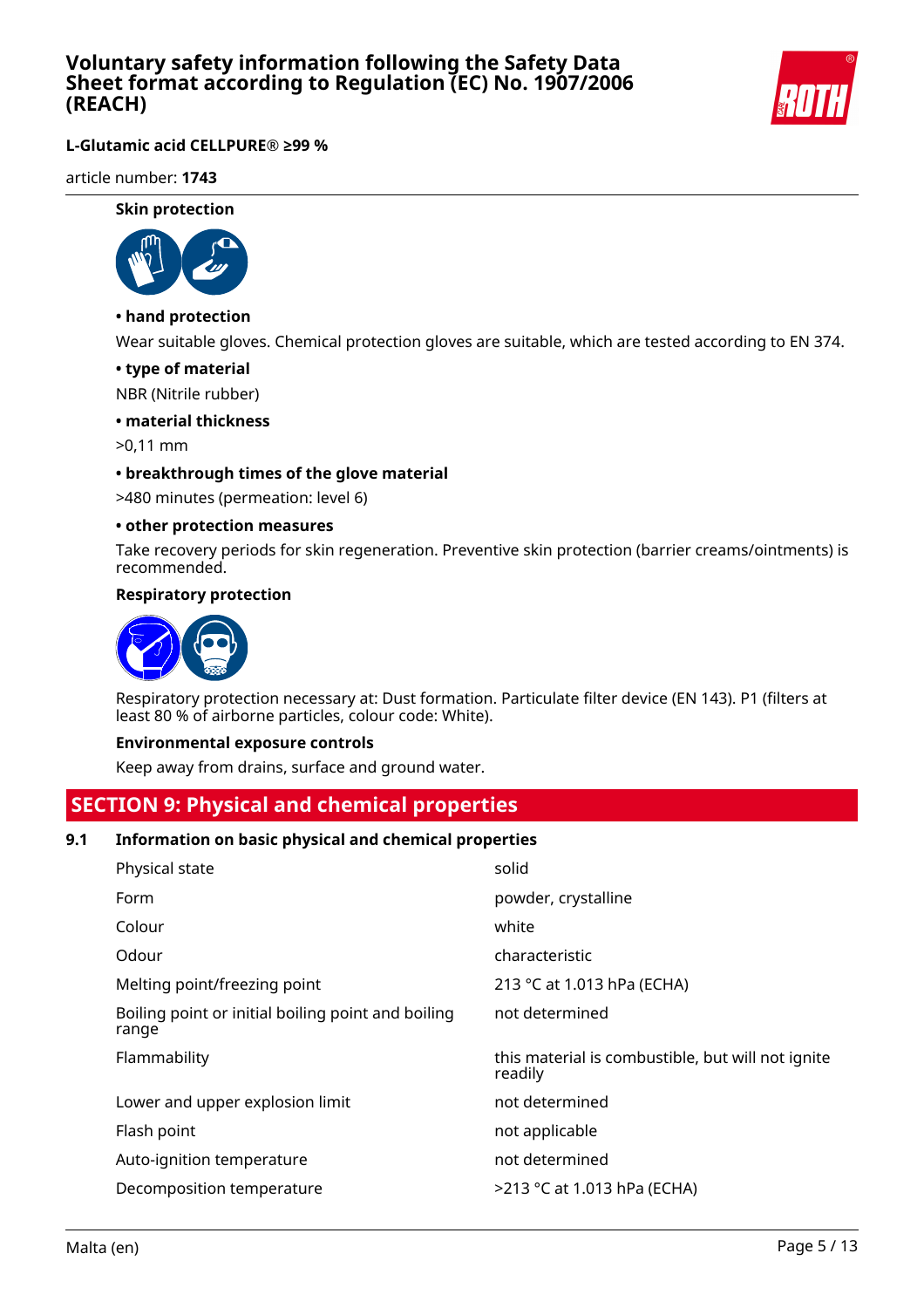

### **L-Glutamic acid CELLPURE® ≥99 %**

| pH (value)                                         | 3 – 3,5 (in aqueous solution: 10 $9/$ <sub>l</sub> , 25 °C) |
|----------------------------------------------------|-------------------------------------------------------------|
| Kinematic viscosity                                | not relevant                                                |
| Solubility(ies)                                    |                                                             |
|                                                    |                                                             |
| Water solubility                                   | 8,6 <sup>g</sup> / <sub>l</sub> at 25 °C                    |
| Partition coefficient                              |                                                             |
| Partition coefficient n-octanol/water (log value): | $<$ -4 (20 °C) (ECHA)                                       |
|                                                    |                                                             |
| Vapour pressure                                    | <0,001 Pa at 20 °C                                          |
|                                                    |                                                             |
| Density                                            | 1,54 $9/_{cm^3}$ at 20 °C                                   |
| Relative vapour density                            | information on this property is not available               |
| <b>Bulk density</b>                                | $\sim$ 460 kg/ <sub>m<sup>3</sup></sub>                     |
|                                                    |                                                             |
| Particle characteristics                           | No data available.                                          |
|                                                    |                                                             |
| Other safety parameters                            |                                                             |
| Oxidising properties                               | none                                                        |
| <b>Other information</b>                           |                                                             |
| Information with regard to physical hazard         | hazard classes acc. to GHS                                  |
| classes:                                           | (physical hazards): not relevant                            |
| Other safety characteristics:                      |                                                             |
| Surface tension                                    | 74,2 $\rm{mN}_{/m}$ (20 °C) (ECHA)                          |
|                                                    |                                                             |

## **SECTION 10: Stability and reactivity**

### **10.1 Reactivity**

**9.2** 

The product in the delivered form is not dust explosion capable; the enrichment of fine dust however leads to the danger of dust explosion.

#### **10.2 Chemical stability**

The material is stable under normal ambient and anticipated storage and handling conditions of temperature and pressure.

### **10.3 Possibility of hazardous reactions**

**Violent reaction with:** strong oxidiser, Strong alkali

### **10.4 Conditions to avoid**

Keep away from heat. Decompostion takes place from temperatures above: >213 °C at 1.013 hPa.

### **10.5 Incompatible materials**

There is no additional information.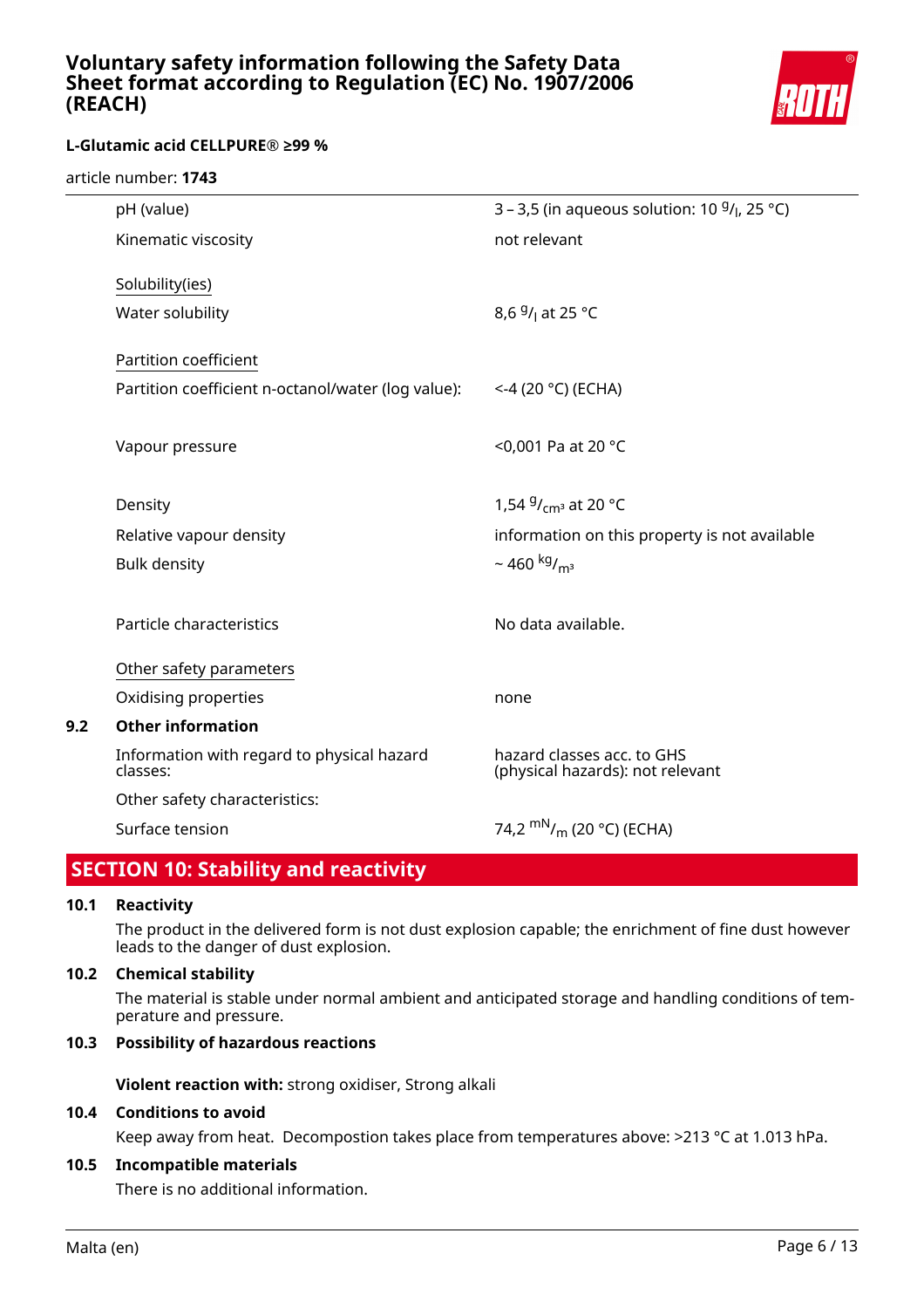

article number: **1743**

### **10.6 Hazardous decomposition products**

Hazardous combustion products: see section 5.

## **SECTION 11: Toxicological information**

### **11.1 Information on hazard classes as defined in Regulation (EC) No 1272/2008**

### **Classification according to GHS (1272/2008/EC, CLP)**

This substance does not meet the criteria for classification in accordance with Regulation No 1272/ 2008/EC.

## **Acute toxicity**

Shall not be classified as acutely toxic.

| <b>Acute toxicity</b> |                 |                        |                |               |               |
|-----------------------|-----------------|------------------------|----------------|---------------|---------------|
| <b>Exposure route</b> | <b>Endpoint</b> | <b>Value</b>           | <b>Species</b> | <b>Method</b> | <b>Source</b> |
| oral                  | LD50            | $>5.110 \frac{mg}{kg}$ | rat            |               | <b>ECHA</b>   |
| dermal                | LD50            | $>2.000 \frac{mg}{kg}$ | rat            |               | <b>ECHA</b>   |

### **Skin corrosion/irritation**

Shall not be classified as corrosive/irritant to skin.

### **Serious eye damage/eye irritation**

Shall not be classified as seriously damaging to the eye or eye irritant.

### **Respiratory or skin sensitisation**

Shall not be classified as a respiratory or skin sensitiser.

### **Germ cell mutagenicity**

Shall not be classified as germ cell mutagenic.

### **Carcinogenicity**

Shall not be classified as carcinogenic.

### **Reproductive toxicity**

Shall not be classified as a reproductive toxicant.

### **Specific target organ toxicity - single exposure**

Shall not be classified as a specific target organ toxicant (single exposure).

### **Specific target organ toxicity - repeated exposure**

Shall not be classified as a specific target organ toxicant (repeated exposure).

### **Aspiration hazard**

Shall not be classified as presenting an aspiration hazard.

### **Symptoms related to the physical, chemical and toxicological characteristics**

#### **• If swallowed**

Data are not available.

### **• If in eyes**

slightly irritant but not relevant for classification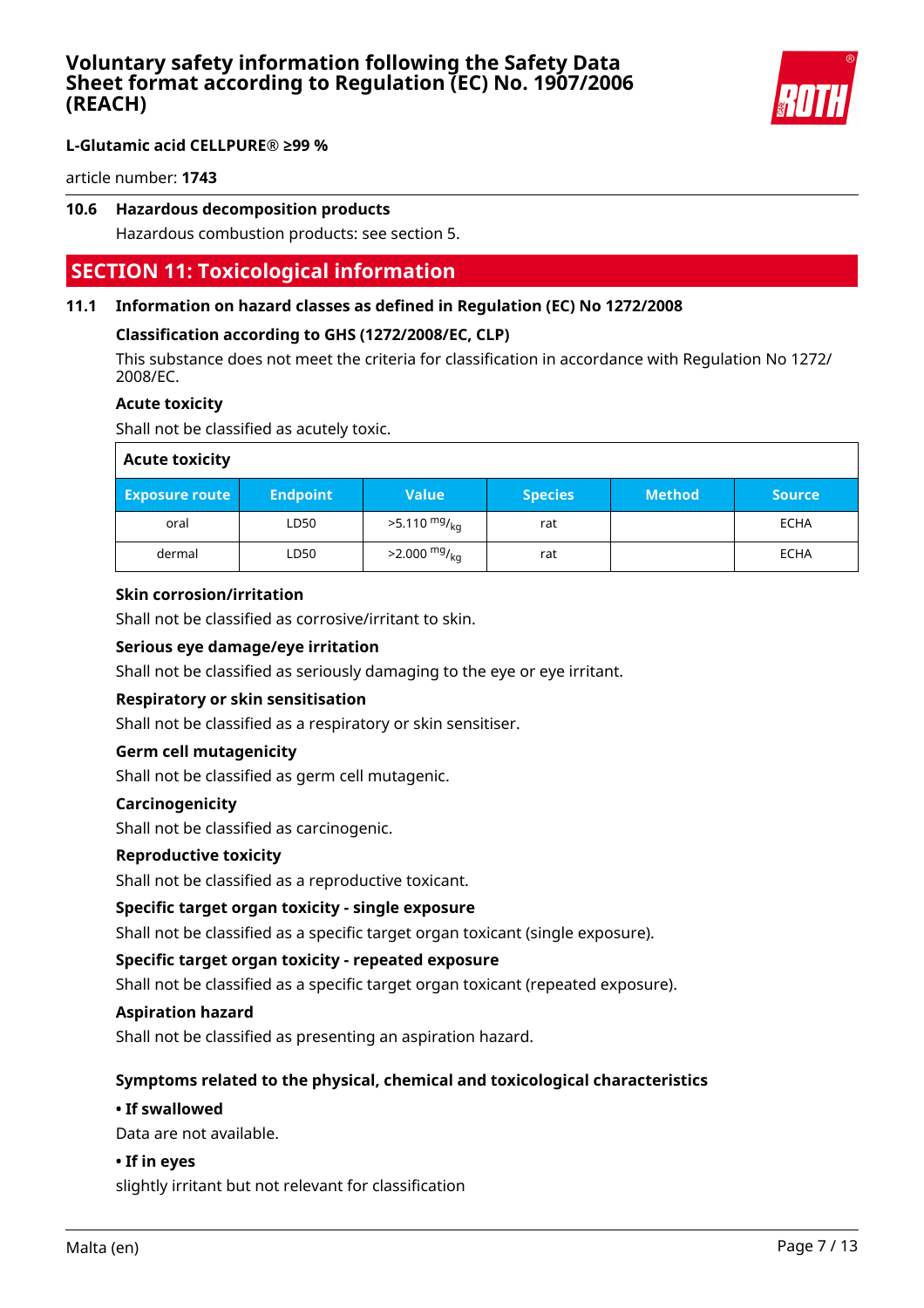

article number: **1743**

### **• If inhaled**

Inhalation of dust may cause irritation of the respiratory system

### **• If on skin**

slightly irritant but not relevant for classification

### **• Other information**

none

## **11.2 Endocrine disrupting properties**

Not listed.

### **11.3 Information on other hazards**

There is no additional information.

## **SECTION 12: Ecological information**

### **12.1 Toxicity**

Shall not be classified as hazardous to the aquatic environment.

| <b>Aquatic toxicity (acute)</b> |                     |                       |                      |  |
|---------------------------------|---------------------|-----------------------|----------------------|--|
| <b>Endpoint</b>                 | <b>Value</b>        | <b>Species</b>        | <b>Exposure time</b> |  |
| LC50                            | $>100 \frac{mg}{l}$ | fish                  | 96 h                 |  |
| <b>EC50</b>                     | $>100 \frac{mg}{l}$ | aquatic invertebrates | 48 h                 |  |
| ErC50                           | $>31$ mg/           | algae                 | 72 h                 |  |

### **Biodegradation**

The substance is readily biodegradable.

### **12.2 Process of degradability**

Theoretical Oxygen Demand with nitrification: 1,359  $mg/m<sub>q</sub>$ Theoretical Oxygen Demand: 0,9787 <sup>mg</sup>/<sub>mg</sub> Theoretical Carbon Dioxide: 1,496 <sup>mg</sup>/<sub>mg</sub>

### **Process of degradability**

| <b>Degradation rate</b><br><b>Process</b> |     | "Time |
|-------------------------------------------|-----|-------|
| DOC removal                               | ጋ % |       |

### **12.3 Bioaccumulative potential**

Does not significantly accumulate in organisms.

| n-octanol/water (log KOW) | l <-4 (20 °C) (ECHA) |
|---------------------------|----------------------|
|---------------------------|----------------------|

### **12.4 Mobility in soil**

Data are not available.

### **12.5 Results of PBT and vPvB assessment**

Data are not available.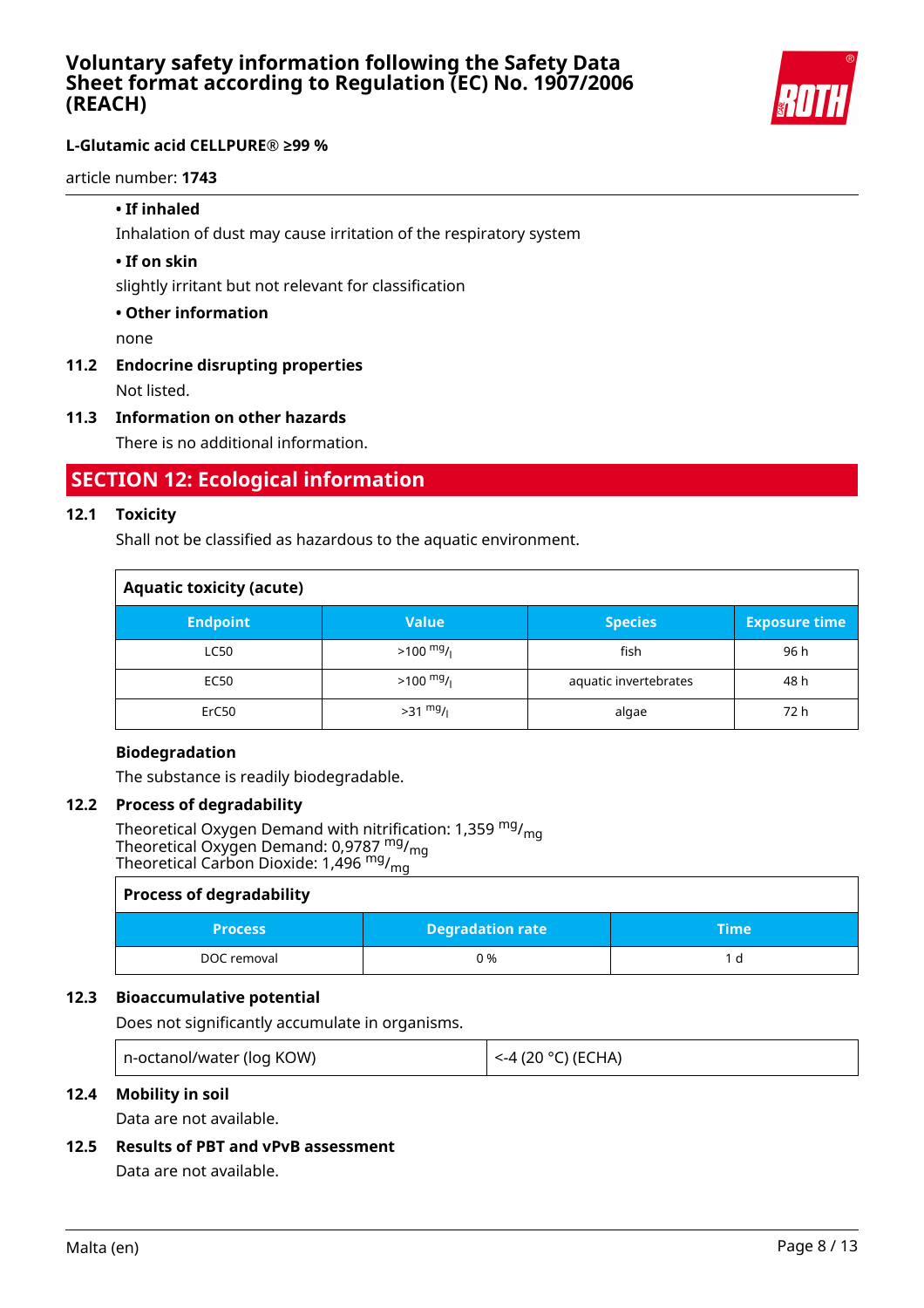

**L-Glutamic acid CELLPURE® ≥99 %**

article number: **1743**

**12.6 Endocrine disrupting properties**

Not listed.

**12.7 Other adverse effects**

Data are not available.

## **SECTION 13: Disposal considerations**

### **13.1 Waste treatment methods**



Consult the appropriate local waste disposal expert about waste disposal.

### **Sewage disposal-relevant information**

Do not empty into drains.

### **13.2 Relevant provisions relating to waste**

The allocation of waste identity numbers/waste descriptions must be carried out according to the EEC, specific to the industry and process. Waste catalogue ordinance (Germany).

### **13.3 Remarks**

Waste shall be separated into the categories that can be handled separately by the local or national waste management facilities. Please consider the relevant national or regional provisions.

## **SECTION 14: Transport information**

- 
- **14.2 UN proper shipping name** not assigned
- **14.3 Transport hazard class(es)** none
- **14.4 Packing group not assigned**
- 

**14.1 UN number or ID number not subject to transport regulations** 

- 
- 
- 
- **14.5 Environmental hazards** non-environmentally hazardous acc. to the dangerous goods regulations
- **14.6 Special precautions for user**

There is no additional information.

**14.7 Maritime transport in bulk according to IMO instruments**

The cargo is not intended to be carried in bulk.

**14.8 Information for each of the UN Model Regulations**

## **Transport of dangerous goods by road, rail and inland waterway (ADR/RID/ADN) - Additional information**

Not subject to ADR, RID and ADN.

# **International Maritime Dangerous Goods Code (IMDG) - Additional information**

Not subject to IMDG.

**International Civil Aviation Organization (ICAO-IATA/DGR) - Additional information** Not subject to ICAO-IATA.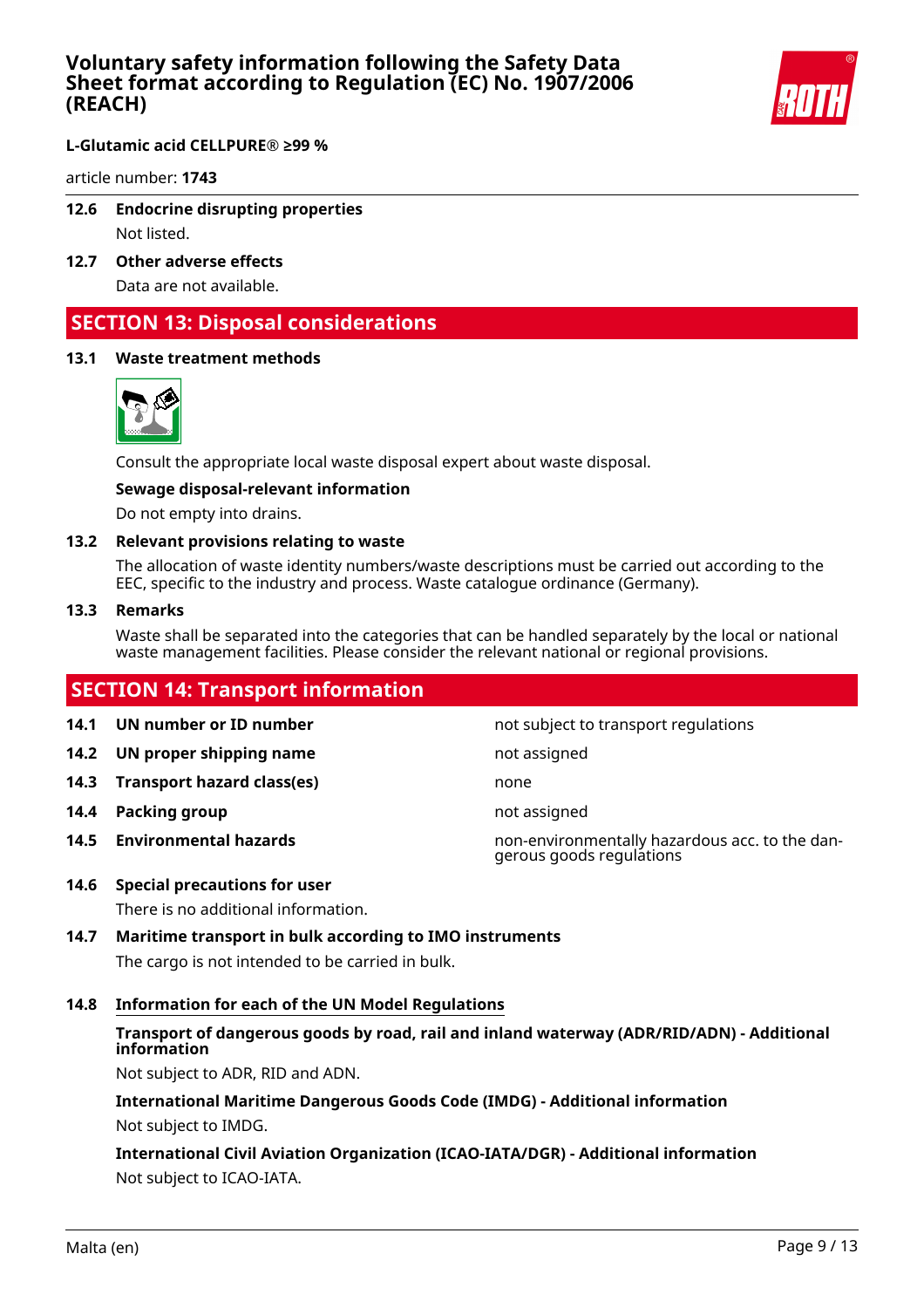

article number: **1743**

## **SECTION 15: Regulatory information**

**15.1 Safety, health and environmental regulations/legislation specific for the substance or mixture Relevant provisions of the European Union (EU)**

**Restrictions according to REACH, Annex XVII**

not listed

**List of substances subject to authorisation (REACH, Annex XIV)/SVHC - candidate list** Not listed.

### **Seveso Directive**

|           | 2012/18/EU (Seveso III)               |                                                                                            |              |  |  |
|-----------|---------------------------------------|--------------------------------------------------------------------------------------------|--------------|--|--|
| <b>No</b> | Dangerous substance/hazard categories | Qualifying quantity (tonnes) for the application of lower and upper-tier re-<br>quirements | <b>Notes</b> |  |  |
|           | not assigned                          |                                                                                            |              |  |  |

### **Deco-Paint Directive**

| VOC content | 0 %<br>n G.<br>- |
|-------------|------------------|
|             | ັບ               |

### **Industrial Emissions Directive (IED)**

| VOC content | 0 % |
|-------------|-----|
| VOC content | 09/ |

#### **Directive on the restriction of the use of certain hazardous substances in electrical and electronic equipment (RoHS)**

not listed

**Regulation concerning the establishment of a European Pollutant Release and Transfer Register (PRTR)**

not listed

### **Water Framework Directive (WFD)**

not listed

### **Regulation on the marketing and use of explosives precursors**

not listed

### **Regulation on drug precursors**

not listed

### **Regulation on substances that deplete the ozone layer (ODS)**

not listed

### **Regulation concerning the export and import of hazardous chemicals (PIC)**

not listed

### **Regulation on persistent organic pollutants (POP)**

not listed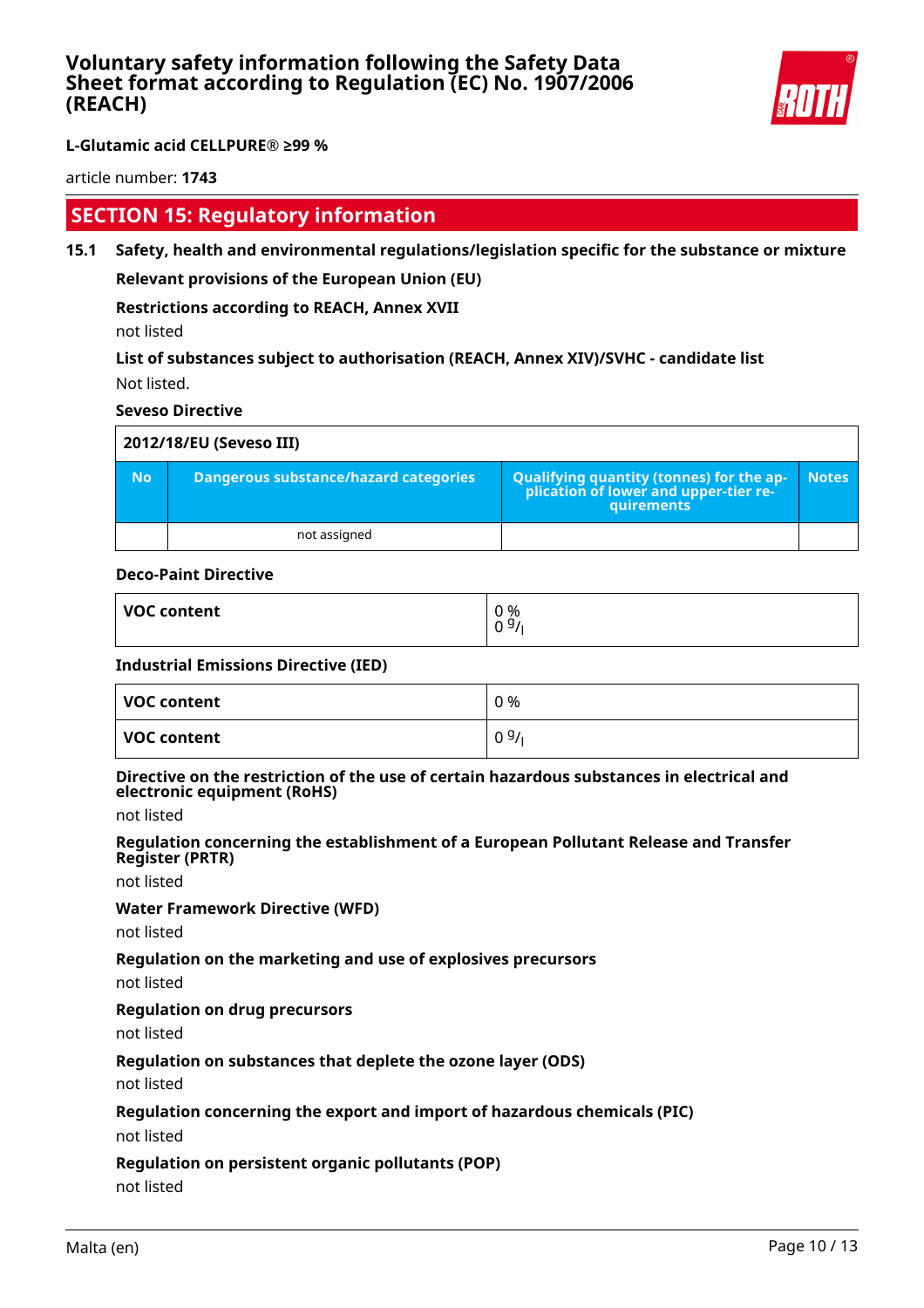

### **L-Glutamic acid CELLPURE® ≥99 %**

article number: **1743**

#### **National inventories**

| <b>Country</b> | <b>Inventory</b> | <b>Status</b>       |
|----------------|------------------|---------------------|
| AU             | <b>AICS</b>      | substance is listed |
| CA             | <b>DSL</b>       | substance is listed |
| <b>CN</b>      | <b>IECSC</b>     | substance is listed |
| EU             | ECSI             | substance is listed |
| EU             | REACH Reg.       | substance is listed |
| JP             | <b>CSCL-ENCS</b> | substance is listed |
| <b>KR</b>      | KECI             | substance is listed |
| МX             | <b>INSQ</b>      | substance is listed |
| NZ             | NZIOC            | substance is listed |
| <b>PH</b>      | <b>PICCS</b>     | substance is listed |
| <b>TW</b>      | <b>TCSI</b>      | substance is listed |
| US             | <b>TSCA</b>      | substance is listed |

#### **Legend**

| <b>AICS</b>  | Australian Inventory of Chemical Substances                             |
|--------------|-------------------------------------------------------------------------|
|              | CSCL-ENCS List of Existing and New Chemical Substances (CSCL-ENCS)      |
| DSL.         | Domestic Substances List (DSL)                                          |
| ECSI         | EC Substance Inventory (EINECS, ELINCS, NLP)                            |
| <b>IECSC</b> | Inventory of Existing Chemical Substances Produced or Imported in China |
| INSO         | National Inventory of Chemical Substances                               |
| KECI         | Korea Existing Chemicals Inventory                                      |
| <b>NZIOC</b> | New Zealand Inventory of Chemicals                                      |
| <b>PICCS</b> | Philippine Inventory of Chemicals and Chemical Substances (PICCS)       |
|              | REACH Reg. REACH registered substances                                  |
| TCSI         | Taiwan Chemical Substance Inventory                                     |
| <b>TSCA</b>  | <b>Toxic Substance Control Act</b>                                      |

### **15.2 Chemical Safety Assessment**

No Chemical Safety Assessment has been carried out for this substance.

## **SECTION 16: Other information**

### **Indication of changes (revised safety data sheet)**

Alignment to regulation: Regulation (EC) No. 1907/2006 (REACH), amended by 2020/878/EU

|  | Restructuring: section 9, section 14 |  |
|--|--------------------------------------|--|
|--|--------------------------------------|--|

| <b>Section</b> | <b>Former entry (text/value)</b>                      | <b>Actual entry (text/value)</b>                                                                                             | Safety-<br>relev-<br>ant |
|----------------|-------------------------------------------------------|------------------------------------------------------------------------------------------------------------------------------|--------------------------|
| 2.2            | Signal word:<br>not required                          |                                                                                                                              | yes                      |
| 2.3            | Other hazards:<br>There is no additional information. | Other hazards                                                                                                                | yes                      |
| 2.3            |                                                       | Results of PBT and vPvB assessment:<br>According to the results of its assessment, this<br>substance is not a PBT or a vPvB. | yes                      |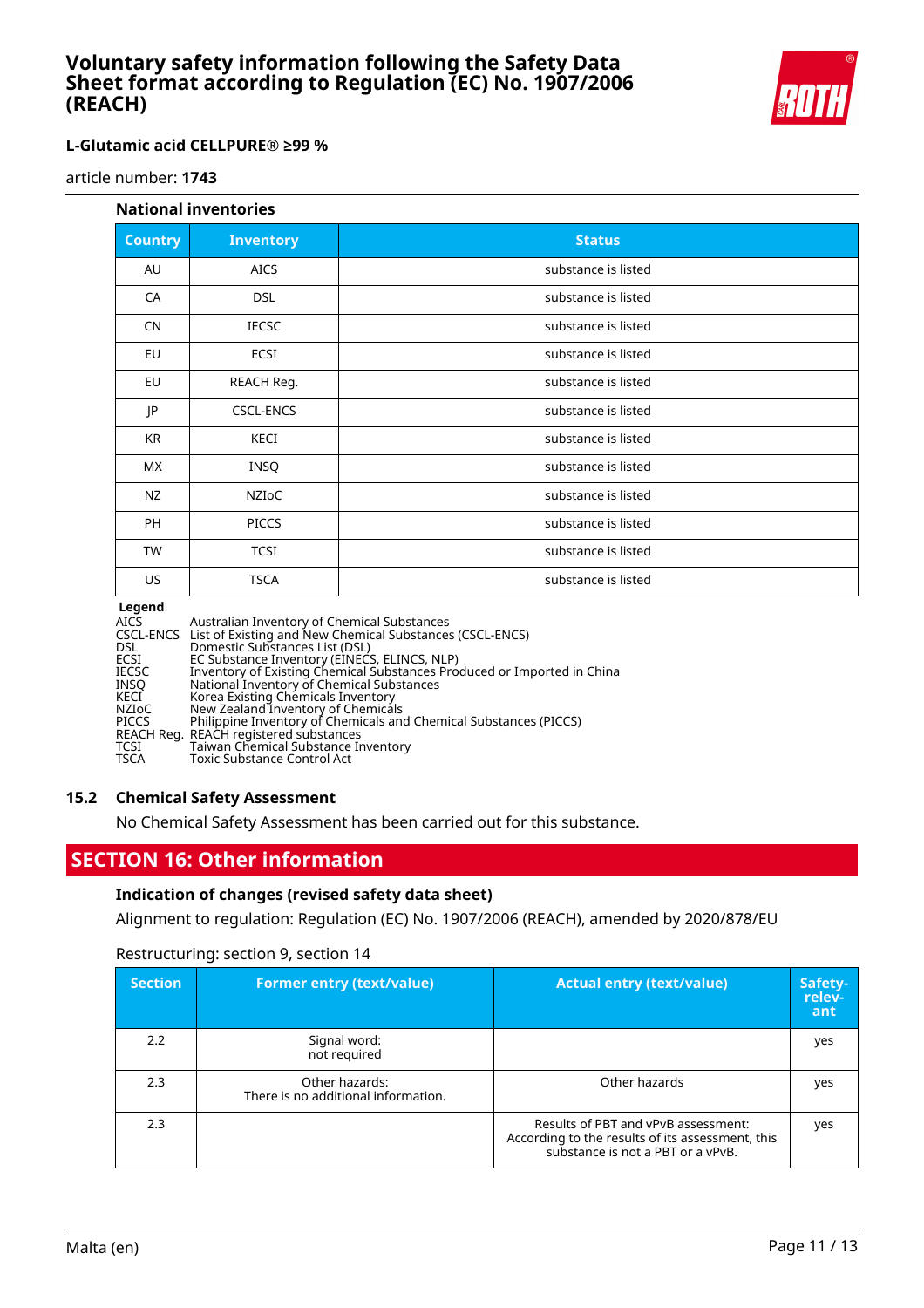

article number: **1743**

| Abbreviations and acronyms |
|----------------------------|
|----------------------------|

| Abbr.           | <b>Descriptions of used abbreviations</b>                                                                                                                                                                                       |
|-----------------|---------------------------------------------------------------------------------------------------------------------------------------------------------------------------------------------------------------------------------|
| <b>ADN</b>      | Accord européen relatif au transport international des marchandises dangereuses par voies de naviga-<br>tion intérieures (European Agreement concerning the International Carriage of Dangerous Goods by In-<br>land Waterways) |
| <b>ADR</b>      | Accord européen relatif au transport international des marchandises dangereuses par route (European<br>Agreement concerning the International Carriage of Dangerous Goods by Road)                                              |
| CAS             | Chemical Abstracts Service (service that maintains the most comprehensive list of chemical substances)                                                                                                                          |
| <b>CLP</b>      | Regulation (EC) No 1272/2008 on classification, labelling and packaging of substances and mixtures                                                                                                                              |
| <b>DGR</b>      | Dangerous Goods Regulations (see IATA/DGR)                                                                                                                                                                                      |
| <b>DNEL</b>     | Derived No-Effect Level                                                                                                                                                                                                         |
| <b>EC50</b>     | Effective Concentration 50 %. The EC50 corresponds to the concentration of a tested substance causing<br>50 % changes in response (e.g. on growth) during a specified time interval                                             |
| EC No           | The EC Inventory (EINECS, ELINCS and the NLP-list) is the source for the seven-digit EC number, an identi-<br>fier of substances commercially available within the EU (European Union)                                          |
| <b>EINECS</b>   | European Inventory of Existing Commercial Chemical Substances                                                                                                                                                                   |
| <b>ELINCS</b>   | European List of Notified Chemical Substances                                                                                                                                                                                   |
| ErC50           | $\equiv$ EC50: in this method, that concentration of test substance which results in a 50 % reduction in either<br>growth (EbC50) or growth rate (ErC50) relative to the control                                                |
| <b>GHS</b>      | "Globally Harmonized System of Classification and Labelling of Chemicals" developed by the United Na-<br>tions                                                                                                                  |
| <b>IATA</b>     | <b>International Air Transport Association</b>                                                                                                                                                                                  |
| <b>IATA/DGR</b> | Dangerous Goods Regulations (DGR) for the air transport (IATA)                                                                                                                                                                  |
| <b>ICAO</b>     | International Civil Aviation Organization                                                                                                                                                                                       |
| <b>IMDG</b>     | International Maritime Dangerous Goods Code                                                                                                                                                                                     |
| <b>LC50</b>     | Lethal Concentration 50%: the LC50 corresponds to the concentration of a tested substance causing 50 %<br>lethality during a specified time interval                                                                            |
| LD50            | Lethal Dose 50 %: the LD50 corresponds to the dose of a tested substance causing 50 % lethality during a<br>specified time interval                                                                                             |
| <b>NLP</b>      | No-Longer Polymer                                                                                                                                                                                                               |
| PBT             | Persistent, Bioaccumulative and Toxic                                                                                                                                                                                           |
| <b>REACH</b>    | Registration, Evaluation, Authorisation and Restriction of Chemicals                                                                                                                                                            |
| <b>RID</b>      | Règlement concernant le transport International ferroviaire des marchandises Dangereuses (Regula-<br>tions concerning the International carriage of Dangerous goods by Rail)                                                    |
| <b>SVHC</b>     | Substance of Very High Concern                                                                                                                                                                                                  |
| <b>VOC</b>      | Volatile Organic Compounds                                                                                                                                                                                                      |
| vPvB            | Very Persistent and very Bioaccumulative                                                                                                                                                                                        |

### **Key literature references and sources for data**

Regulation (EC) No 1272/2008 on classification, labelling and packaging of substances and mixtures. Regulation (EC) No. 1907/2006 (REACH), amended by 2020/878/EU.

Transport of dangerous goods by road, rail and inland waterway (ADR/RID/ADN). International Maritime Dangerous Goods Code (IMDG). Dangerous Goods Regulations (DGR) for the air transport (IATA).